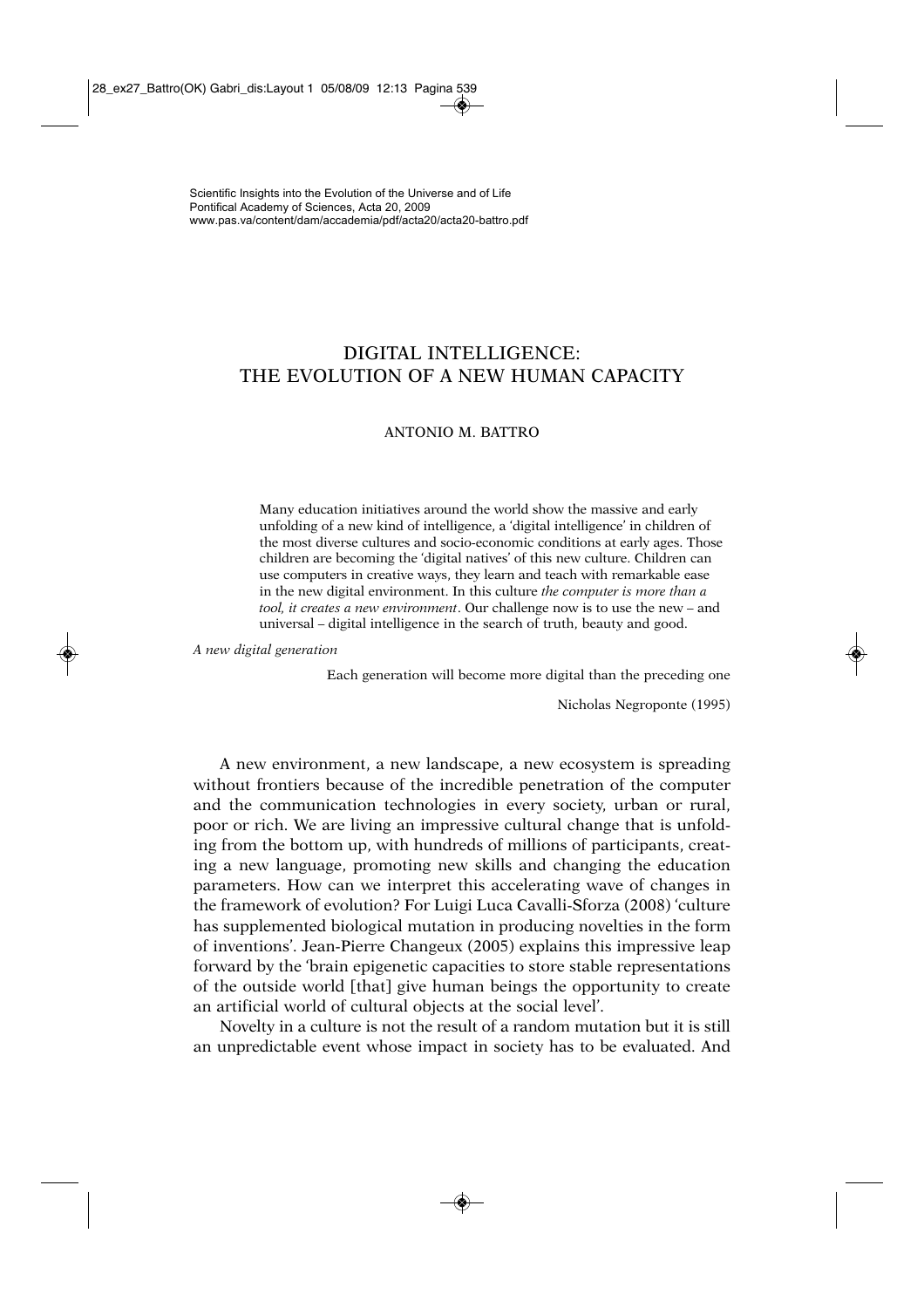this relates to the way the transmission of novelty occurs. In the case of education for centuries the cultural transmission of knowledge was vertical (from adults, parents or teachers to children), now we are witnessing an increasing horizontal transmission (from anybody to anybody) as pointed out by Cavalli-Sforza. This shift has immense consequences on education. In fact humans are the only species capable to teaching (Battro, 2007, Passingham, 2008) and children are very good at that, it is a 'natural ability', in the words of Sidney Strauss (2005). This fact is becoming more and more important as a motor of the digital evolution, because in a society of digital natives there is a growing spiral of teaching and learning at all levels. The acceleration of this process has unique consequences on our culture, in particular in our education. The increasing horizontal transmission of digital skills is adding a most welcomed leverage to the educational system in all places*.* We have therefore a daunting task in front of us regarding the new ways of teaching and learning in a digital culture. It should be remarked, incidentally, that while we have a wealth of information related to the learning brain that may help to improve the educational practice we still don't know how the teaching brain works. Our understanding of the dialogue between teaching and learning brains will soon increase with the help of new portable and wearable brain imaging technologies to be used in the classroom (Koizumi *et al.*, 2008). In this sense the new trends in *neuroeducation* will also contribute to shape our evolving digital environment (Battro, Fischer & Léna, 2008).

Since the work of Jean Piaget, we know that any particular learning process needs the support of a developmental platform at a specific level of stability (Fischer & Bidell, 1998, van Geert, & Steenbeek, 2008). The core idea of Piagetian 'constructivism' is that we continuously build cognitive structures, and when they reach a certain stability, they become a platform for a new step or stage (Papert, 1986). When a whole population becomes 'digital' the rules of transmission – and construction – of knowledge change significantly. We now have the possibility, perhaps for the first time in history, to follow the evolution of a new human capacity, the digital capacity or intelligence, in a short period of time, in one generation. We can now observe and evaluate the behavioral, cognitive, emotional, and moral changes from early childhood to adolescence in cohorts of hundreds of thousands that are educated in a fully saturated digital environment. The notion of 'digital saturation' can be related to the analogy launched by Jonas Salk concerning the deep relations between epidemiology and education. When we compare passive to active immuniza-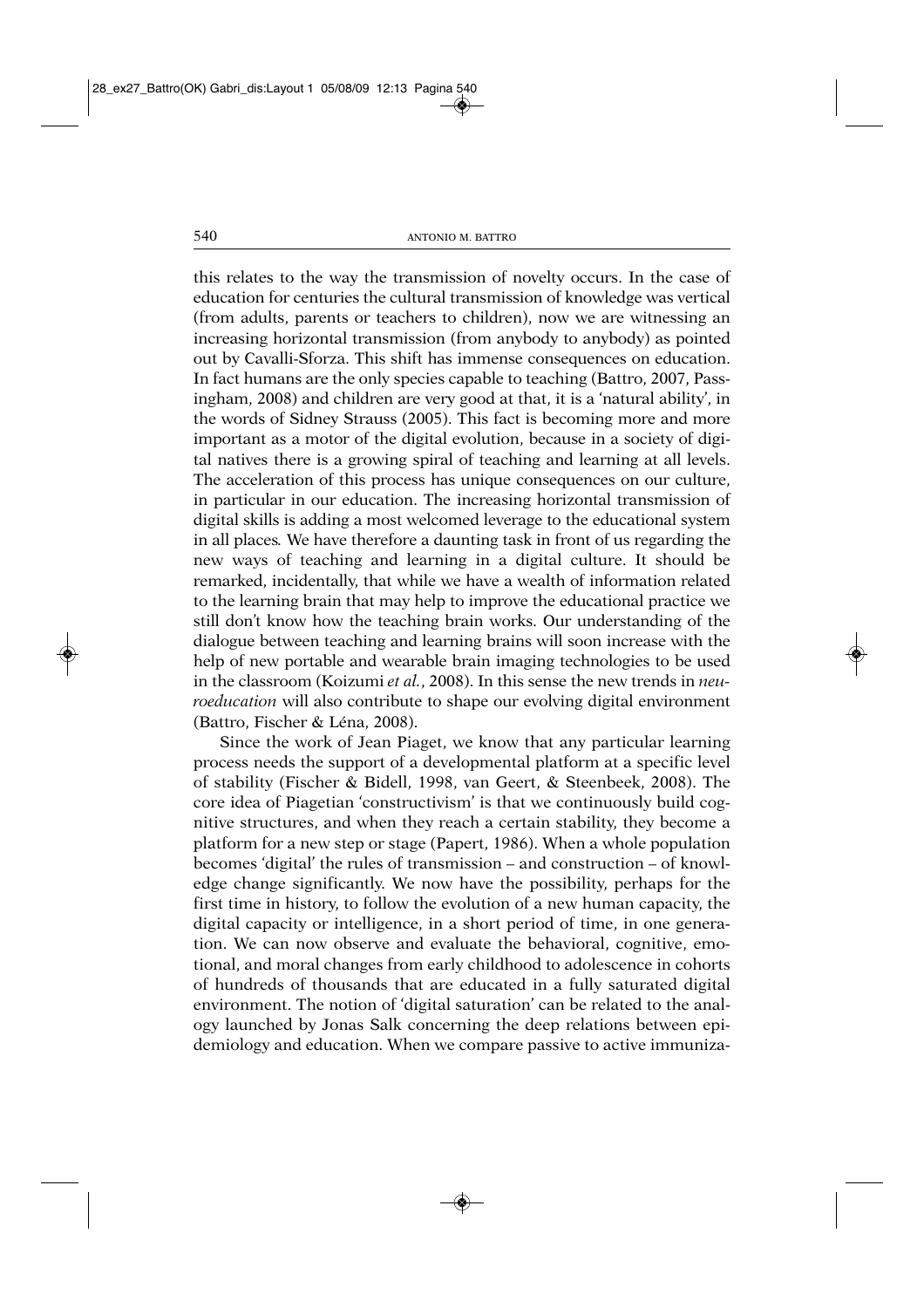tion we discover that the first may 'induce a temporary effect of immunity by transferring antibodies from one host to the other, but a long-term immunizing effect can be induced only by the active participation of the host in developing his own antibodies as a consequence of his own interaction with the antigen'. Moreover, '"learning" in immunology or in psychology, is something that involves active effort, and that what is learned is significant and effective in proportion to the effort expended…the analogy to the educational process needs no longer clarification' (Salk, 1972). I like to use the expression 'digital vaccination' to show the need – and urgency – to give to every child in a country the possibility to develop their own digital intelligence. It is a matter of justice and solidarity. It is also a way to reach the Millennium goals proposed by the United Nations concerning the right of all children of the world to receive elementary education by 2015. This is also the mission of OLPC, the One Laptop Per Child initiative (www.laptop.org, Negroponte, 2007, Battro, 2007).

### *Recycling our neurons for new digital skills*

Stanislas Dehaene has proposed a model of neuronal recycling to explain the introduction of new cultural objects in human history and their embodiment in our brains (Dehaene, 2005, 2007, 2008). In the case of reading, he has shown that there are some neuronal networks involved in the detection and identification of forms in nature that are active also in the perception of written symbols. His neural model works as a hierarchy of collections of neurons. The last level of integration is performed by the activation of the visual word form area WWFA in the left occipitotemporal sulcus, specialized in extracting an invariant representation of the visual words. Dehaene (2007) also uses the immunology metaphor to express the formidable impact of literacy in our brains: 'the *virus of reading* is inoculated via the visual path but its influence extends rapidly to the whole of the language areas, where it multiplies our spontaneous competences. When our children learn to read they return from school transformed; their brain is not the same' (my emphasis and translation). In fact the brain of a literate person is different from the brain of an illiterate, as has been demonstrated by neuroimaging in different tasks. What is incredible is that every child is able to learn to read in any language or script. For more than five thousand years scribes have performed marvelous feats to express the human thought with written symbols, today a child must compact this long cultural evolution in the few years of ele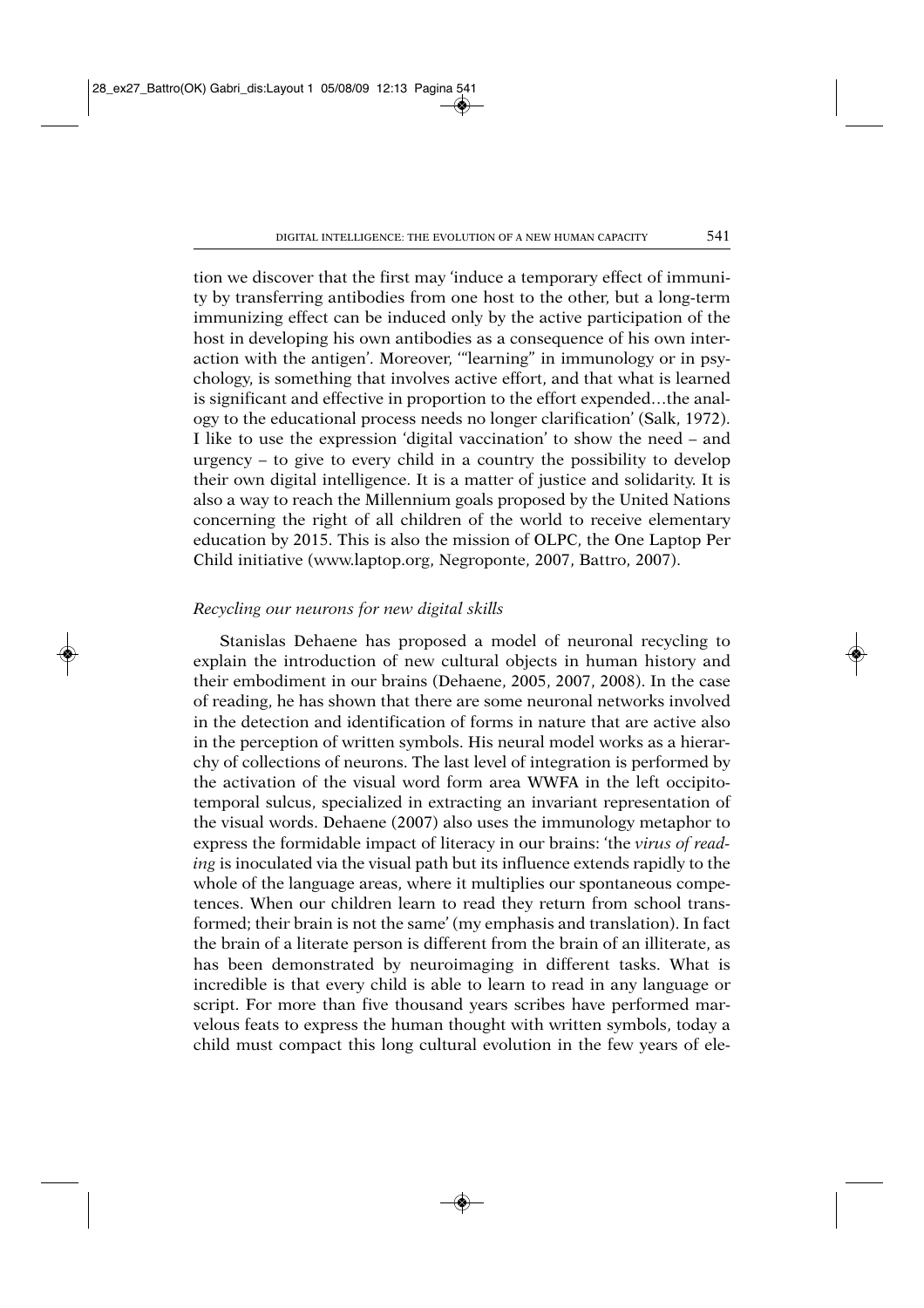mentary school. A similar 'cultural preemption' – as is called by Dehaene (2005) – can be hypothesized in the case of the acquisition of the new digital skills: the human brain is prepared to deal with the new digital environment, because it can 'recycle' some neuronal networks with a long evolutionary story to new purposes, as we will see later.

# *Towards a digital intelligence*

When we mention the term 'intelligence' we raise a manifold of questions. I will not summarize the history of this extremely polymorphous and complex concept, but for the sake of our experimental and educational pursuit I will follow now the definition given by Howard Gardner in his classical work *Frames of mind: The theory of multiple intelligences* (1983) and revised in his book *Intelligence reframed: Multiple intelligences for the 21st Century* (1999). To Gardner intelligence is 'a biopsychological potential to process information that can be activated in a cultural setting to solve problems or create products that are of value in a culture' (Gardner, 1999, p. 24). A list of conditions for the identification of a particular intelligence in his theory of Multiple Intelligences, MI, is the following:

- 1. The potential of isolation by brain damage.
- 2. An evolutionary history and evolutionary plausibility.
- 3. An identifiable core operation or set of operations (sub-intelligences).
- 4. Susceptibility to encoding in a symbol system.
- 5. A distinct developmental history, along with a definable set of expert 'end-state' performances.
- 6. The existence of idiot savants, prodigies, and other exceptional people.
- 7. Support from experimental psychological tasks.
- 8. Support from psychometric findings.

We have already dedicated a book *Hacia una inteligencia digital* (Towards a digital intelligence) to analyze these criteria in detail (Battro and Denham, 2007) and we have concluded that the digital intelligence DI is a fair candidate to be included in the list of eight intelligences, already accepted by Gardner (intrapersonal, interpersonal, musical, logico-mathematical, linguistic, spatial, bodily-kinesthetic and naturalist). We have detected two core digital operations, first the 'click option', second the 'digital heuristics' (exploration, navigation in the digital virtual space). In fact the interaction between a human subject and the computer is based in a very simple elementary behavior, the 'click option', a decision 'to click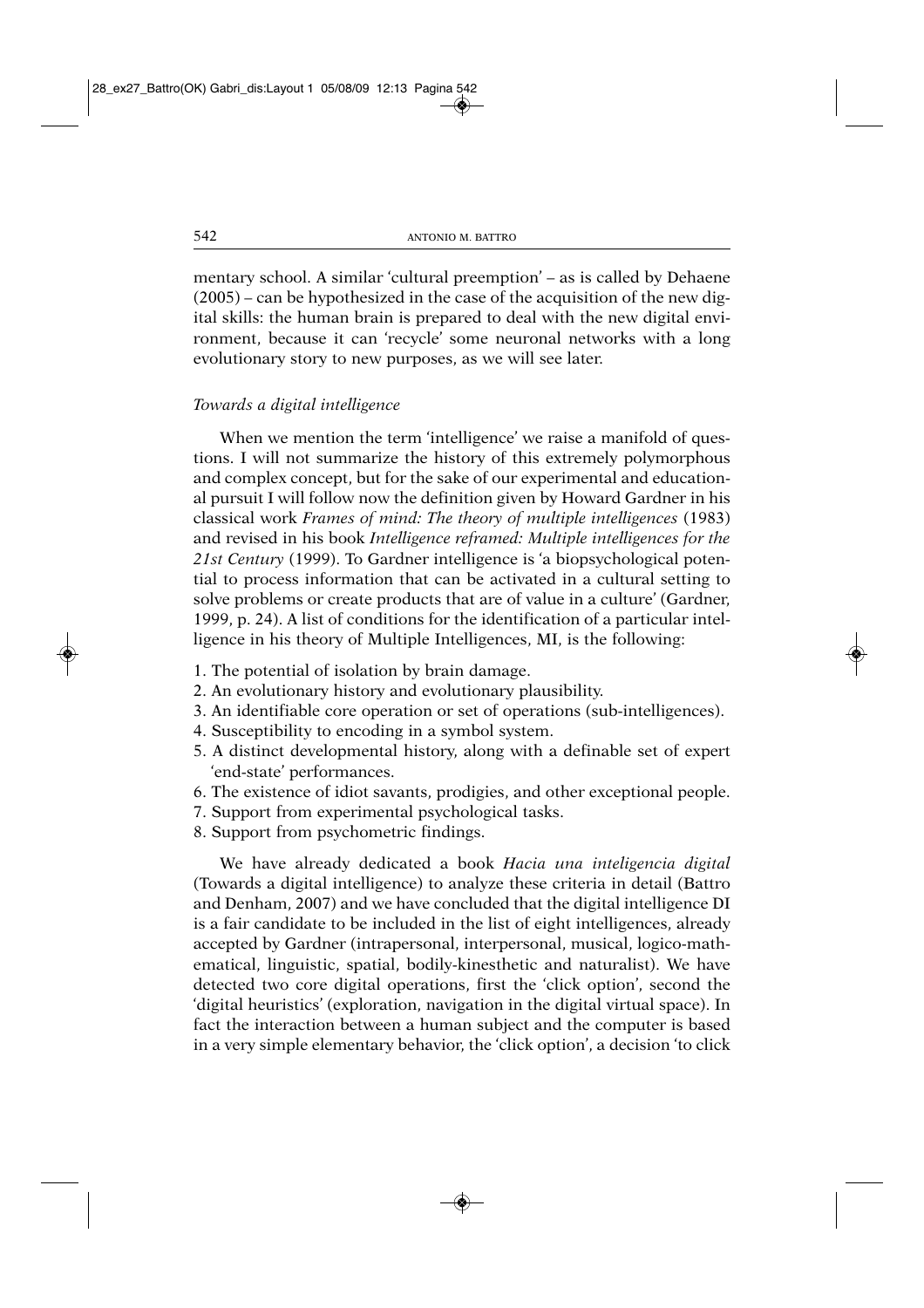or not to click'. This can be represented in propositional form in Boolean lattices (Battro, 2004). On the other side, a series of click options, a chain of decisions, unfolds a complex heuristics of a new kind: the exploration of a new human environment, the globalized digital environment.

We have some evidence from the neurocognitive sciences to establish the biological foundations of the click option. Among others the extensive research done by Michael Posner and his team on the attentional neuronal networks offers a good platform for further research on this basic 'digital option' (Posner, 2008a, 2008b). It seems that the executive attention process depends mostly of the activation of the Anterior Cingulate and Lateral Prefrontal cortices, as well on the Basal Ganglia. The prominent neuro-modulator here is Dopamine. Some simple digital skills are observed in very young children, even before they can read or write. We are astonished by the natural and easy way children interact with computers, but if we consider the simplicity of the click option, there is some good and profound reason for that. The answer is in the brain, in the way the click option is prepared and executed. Exactly the contrary occurs when children learn to write by hand. Analog skills need considerable more time. The difference is striking in all accounts, but many schools are still reluctant to provide a digital environment to young children. We must overcome this prejudice. The human brain is already prepared to perform simple decisions from the very beginning of our mental life. The fact that even some animals (birds and mammals) can make a 'click option' and use a computer in elementary tasks is a sign of the deep evolutionary importance of the digital skills (Battro, 2004).

What we lack, however, is a sound neuronal basis for the other core digital intelligence: the 'digital heuristics' expressed by search, exploration and navigation on the network. If we follow Dehaene's model we need to know how the brain recycles the old neuronal networks to explore ('read') a new digital environment with a computer. I would propose, tentatively, to test the neuro-circuitry involved in the spatial abilities. In particular, we find universal spatial invariants in the representation of the urban environment. I will take the model of the 'image of the city' so well studied by the MIT team directed by the great urbanist Kevin Lynch (1960, 1977). In his work it was proved that any landscape or townscape is represented by a set of five invariants: *paths, borders (frontiers), zones, nodes (attractors) and landmarks (singularities*). Normally, children follow a developmental sequence starting with the representation of the paths and borders and ending as the last step with the landmarks (Battro and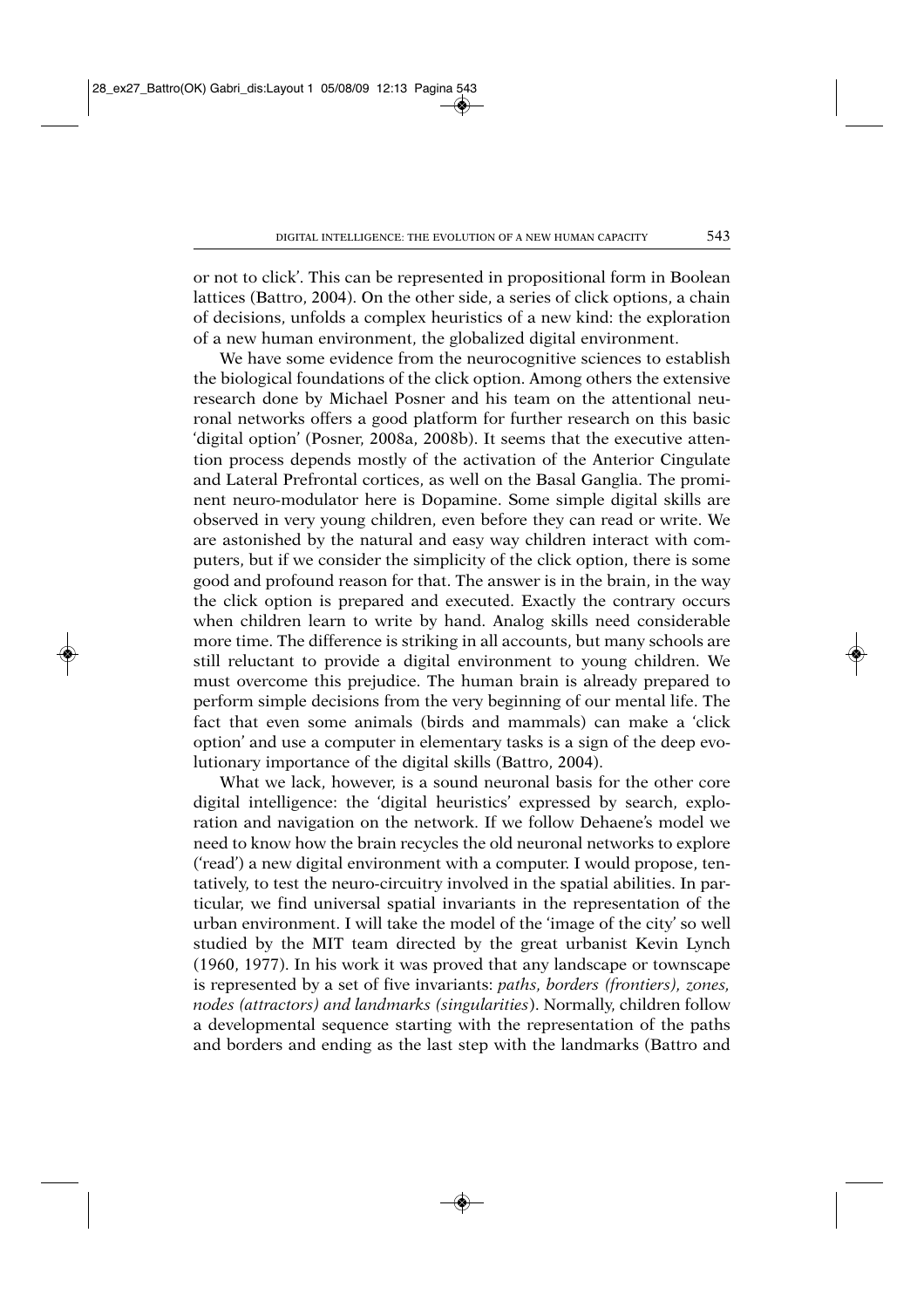Ellis, 1999). What is interesting for our purposes is that this spatial representation has fractal properties. In other words, the five basic representations are scale-invariant. We find the same five invariants in the representation of a large sector of the town and also of a part of it (a big neighborhood with a park and a small rose garden in a corner of that park show the five invariants already mentioned). I find this fractal invariance as a key to understand the way we explore the digital landscape, the virtual space of the new global environment. In fact, some results show that even in the cultures of hunter-gatherers, these spatial invariances are already detected, and support the tracking skills of the hunters (Leibenberg, 1990). In the same vein Dehaene has investigated the invariance of letters and words involved in reading (size, orientation, position, format, etc). In the virtual space of the digital world we could interpret the sequence of links on a computer as a path, the frames as borders, the folders and menus as zones, the click options as nodes, the icons as landmarks. We can hypothesize that perhaps the same old neuronal circuits used to navigate in the real environment are recycled in the virtual digital space. The famous study of the London taxi drivers has shown how much the brain can change by the exercise of a spatial skill in the everyday practice of navigation in the streets of a large city (Maguire *et al.*, 2000). In this case the posterior part of the hippocampus is enlarged and the anterior part shows a decrease. We don't yet have a comparative evidence for digital navigators, but the study could be done. We need of course more research in this case but everything shows that our globalized culture is producing a new generation of experts, of 'digital natives' with a new kind of literacy that cannot be reduced to the traditional one. Their brains should also be different.

An important aspect of the increasing relevance of our digital intelligence is found in the world of disabled persons. We know how to build many kinds of devices to interface with the computer. Most of them are based on the elementary click option, which is the core of a digital intelligence. Motor and sensory disabled persons can operate a computer with simple switches, using their voice, or a voluntary movement of any part of their body, head, eye, finger or foot (Battro, 2002). In some cases a 'mental click' without any motion can trigger a series of voluntary decisions via the computer using implanted electrodes in the brain of severely disabled patients (Kennedy *et al*., 2000) or even without invasive technology, just by detecting the local changes in neuronal activation from the skull (Koizumi, 2007). The click option gives the opportunity to reach a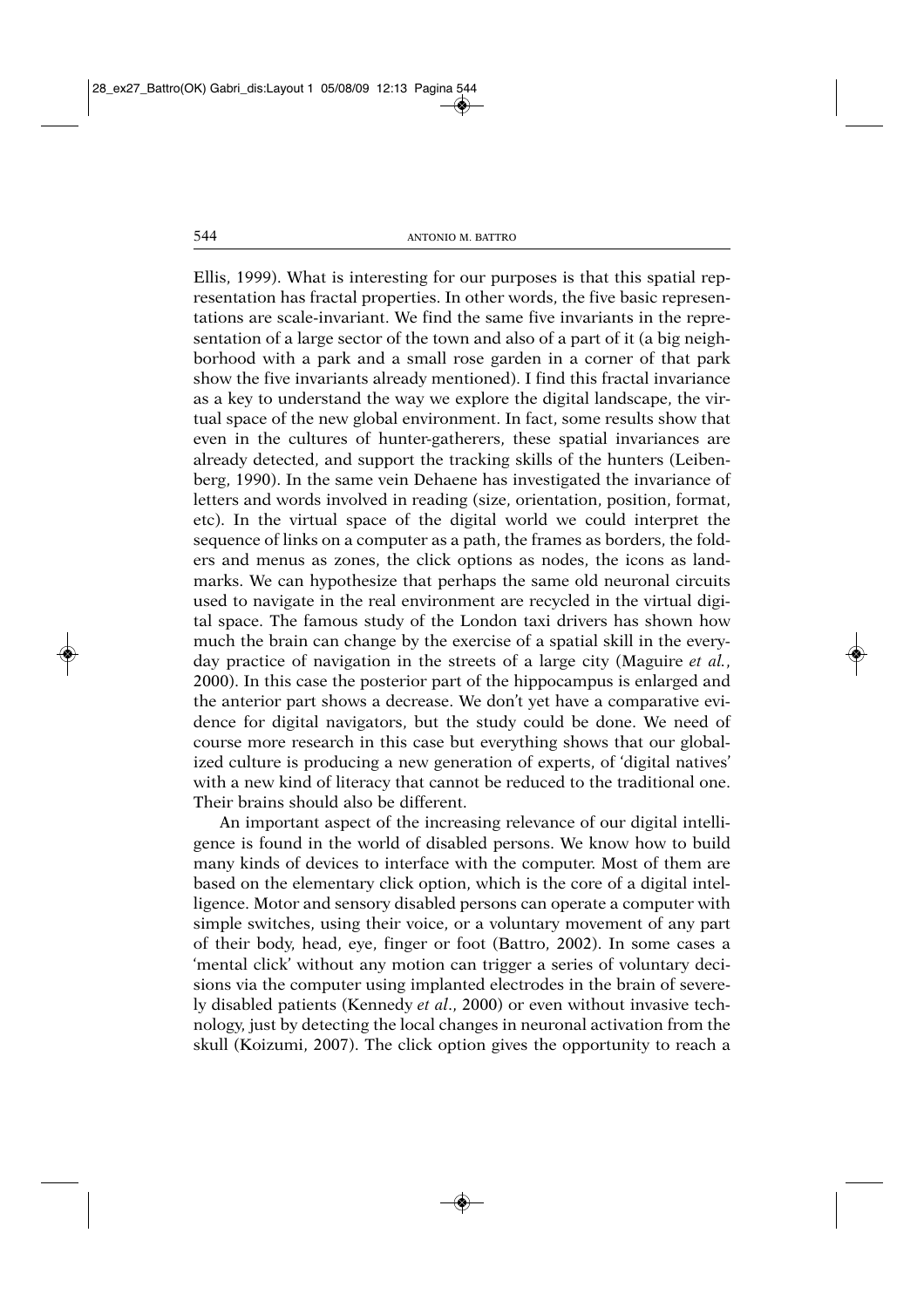new world of knowledge, of communication, of work. The advances in the field of computer prostheses are incredible, and we are only at the beginning. We know, for instance, that hemispherectomized children can use a computer perfectly well; we don't need both hemispheres to acquire computing skills (Battro, 2000, Immordino-Yang, 2007, 2008). These, of course, are extreme cases but they show the road. As Steven Rose said, the future of education is in the margins (Rose & Meyer, 2000). When we allow free and early access to computing and communication no child is left behind and the disabled can enjoy the same privileges. Moreover, many times those devices, equipment and software, provided for the most disabled persons are in fact used by many others, for instance a software tool that helps those children with reading disorders is also useful in the standard classroom.

### *Biological and educational evolution*

I would like to conclude with a reflection on some profound changes that the new digital skills are producing in our culture and the analogies we can establish with the biological evolution. Cavalli-Sforza (2008) says that the development of human language 'has given enormous power to another type of evolution, parallel and interactive with the genetic one: the evolution of culture, intended very generally as shared knowledge'. I think that this idea can shed some new light on the meaning of the invention of the computer as a new tool that is spreading around the planet and creating a new (digital) environment. I propose the following analogies between evolution and education:

| EVOLUTION         | <b>EDUCATION</b>                                      |
|-------------------|-------------------------------------------------------|
| Mutation          | Invention: computers                                  |
| Natural selection | Adaptation: digital intelligence                      |
| Genetic drift     | Digital drift: cohort stabilization (digital natives) |
| Migration         | Globalization: networking                             |

*Evolution is about generations, education is about cohorts*. A cohort is a group of subjects defined by experiencing an event in a particular time span. The new event to be studied is the education of the digital intelligence. I understand by 'digital native', in the strict sense, the child who has started to use a computer *before* the age of reading and writing. For instance all children starting with a laptop in the first grade (6 years old)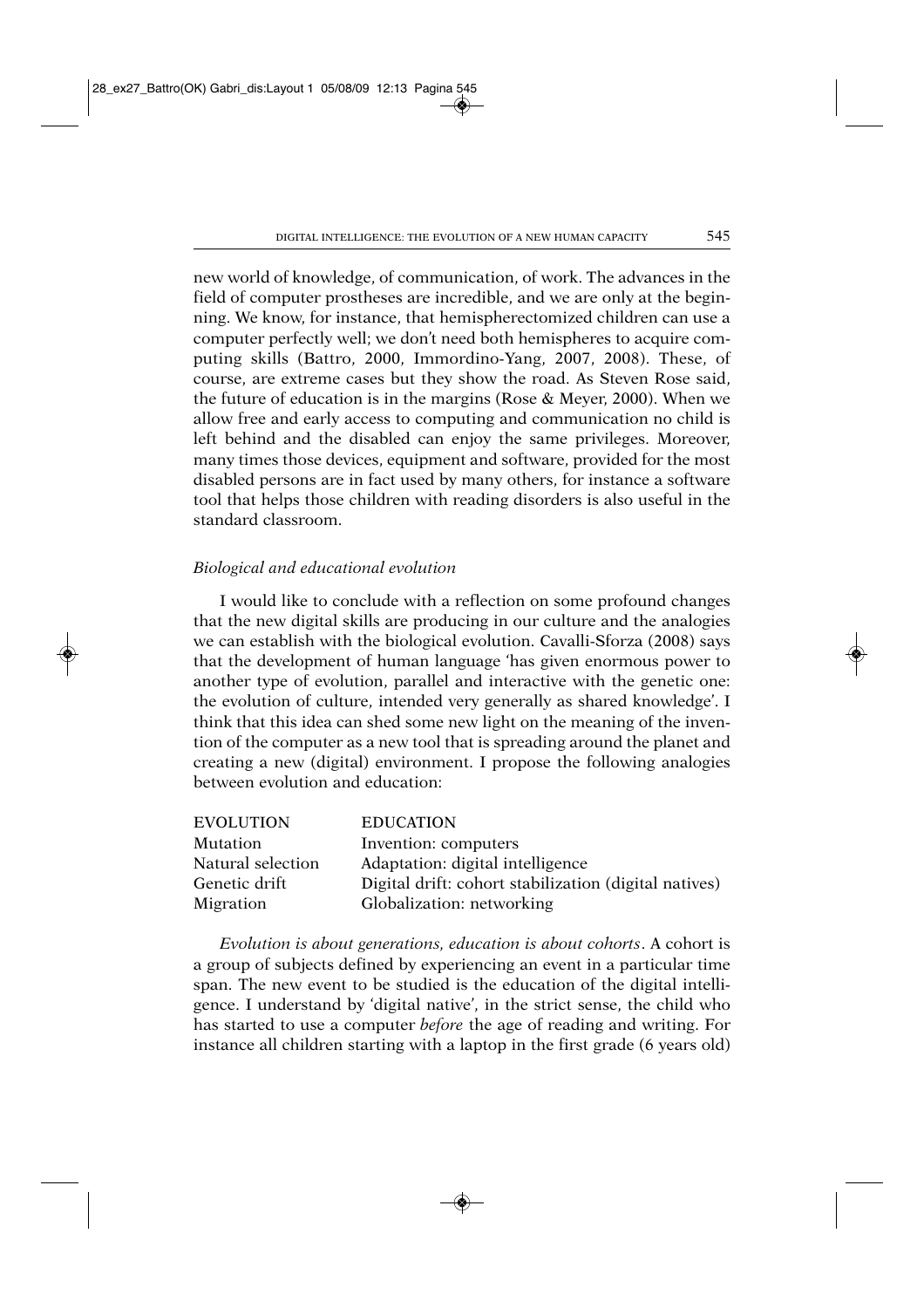belong to cohort 1, the cohort of digital natives. All children starting with a laptop in the second grade (7 years old) belong to cohort 2, and so on. This collection of different cohorts is heterogeneous but will become homogeneous with time, in other words every child will be a digital native if we continue to give a laptop to every child entering school every year. We can say that the school system at this end stage has been 'stabilized' because all schooled children belong to a homogeneous and stable population of digital natives. This is the objective of the OLPC initiative. When the entire educational system of a given city, region or country is stabilized, then, and only then, we can make fair comparisons among ages because all of them are digital natives of different ages. We are witnessing how diverse and multiple individual digital skills naturally improve with practice since early ages and shape with other partners of the same digital culture a new cognitive and practical environment. I consider this phenomenon of homogenization of a population 'saturated' with computers, the analog of the 'genetic drift' that can lead to the final homogenization produced by statistical chance in the evolution of biological populations. The essential difference is that the 'digital drift' is not produced by chance but by the strict execution of a deployment plan and in a short period of time, in the case of the OLPC program the period of homogenization is six years (the elementary school years in most countries). In short, cohort studies are key for educational research and this 'very large cultural experiment' is starting now and will reach millions of children around the world.

A good example in process is Uruguay where some 400,000 children and teachers (www.ceibal.edu.uy) are now receiving a laptop in ownership in the context of an educational national program to saturate the whole public and private elementary school system by 2009. Other thirty countries are following the same trend (www.laptop.org). A case study on 'digital evolution' is now taking place in Niue, a small island nation associated to New Zealand, a 250 Square Km coral island in the Pacific with a population of 1700 and some 400 children, attending two schools, elementary and primary. The island is well connected already by wifi and OLPC has given this year 500 laptops to every student and teacher on the island. Therefore Niue could be considered the first fully saturated 'digital nation'. It is expected that the 'stabilization' of the new digital environment in different regions of the world will provide valuable information about the multiple ways of unfolding a digital culture. This fact reminds the story of Charles Darwin in the Galapagos Islands. Darwin discovered in those islands a vari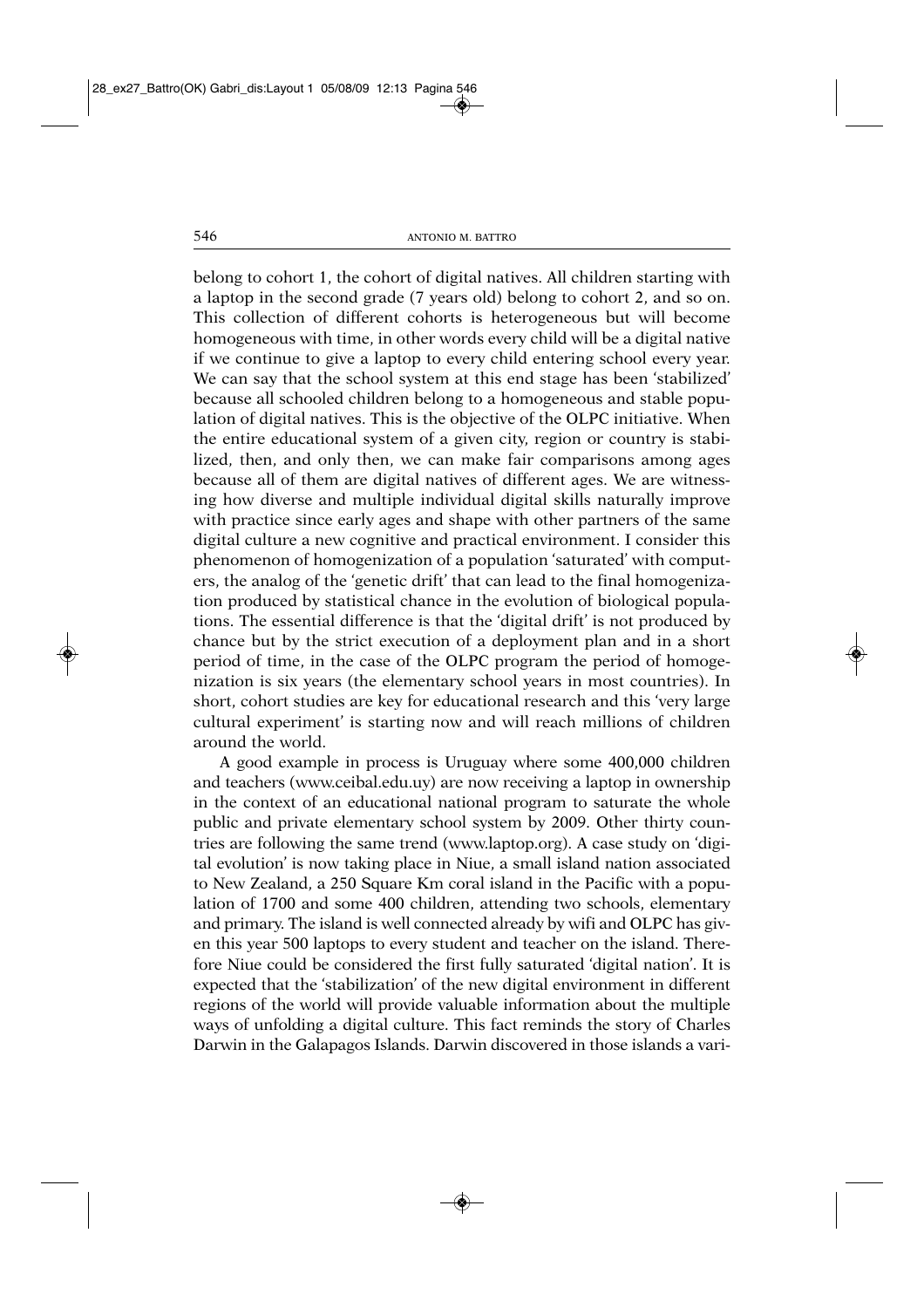ety of finches that were later described as thirteen different species, and this discovery became a landmark in the genesis of the theory of evolution. Are we going to find different varieties of digital natives depending on the culture of the different human societies? We hope so.

### REFERENCES

- Battro, A.M. and Ellis, E.J. (1999). *La imagen de la ciudad en los niños*. www.byd.com.ar/ciudad.htm
- Battro, A.M. (2000). *Half a brain is enough; the story of Nico*. Cambridge: Cambridge University Press.
- Battro, A.M. (2002). The computer in the school: a tool for the brain. In *Challenges for science: Education for the twenty-first century*. Pontifical Academy of Sciences: Vatican City.
- Battro, A.M. (2004). Digital skills, globalization and education. In M. Suárez Orozco and D. Baolian Qin-Hillard (Eds). *Globalization: Culture and education in the new millennium*. San Francisco: California University Press.
- Battro, A.M. (2007). Homo educabilis: A neurocognitive approach. In M. Sánchez Sorondo (Ed). *What is our real knowledge about the human being?* Pontifical Academy of Sciences, Scripta Varia 109: Vatican City.
- Battro, A.M. and Denham, P.J. (2007). *Hacia una inteligencia digital*. Academia Nacional de Educación: Buenos Aires. http://www.byd.com.ar/publi15.htm
- Battro, A.M. (2007). Reflections and actions concerning a globalized education. In *Charity and justice in the relations between peoples and nations.* Proceedings of the Pontifical Academy of Social Sciences: Vatican City.
- Battro, A.M., Fischer, K.W. and Léna, P. (Eds). (2008). *The educated brain*: *Essays in neuroeducation*. Cambridge: Cambridge University Press.
- Battro, A.M. (in print). Multiple intelligences and constructionism in the digital era. In J-Q. Chen, S. Moran and H. Gardner (Eds). *Multiple intelligences around the world.* San Francisco: Jossey-Bass.
- Cavalli-Sforza, L.L. (2008). Human evolution as a historical process, and the forces that drive it. In *Scientific insight into the evolution of the universe and of life*. Proceedings of the Pontifical Academy of Sciences: Vatican City.
- Changeux, J-P. (2005). Genes, brains and culture: From monkey to human. In S. Dehaene, J-R. Duhamel, M.D. Hauser & G. Rizzolatti (Eds). *From monkey brain to human brain*. Cambridge: MIT Press.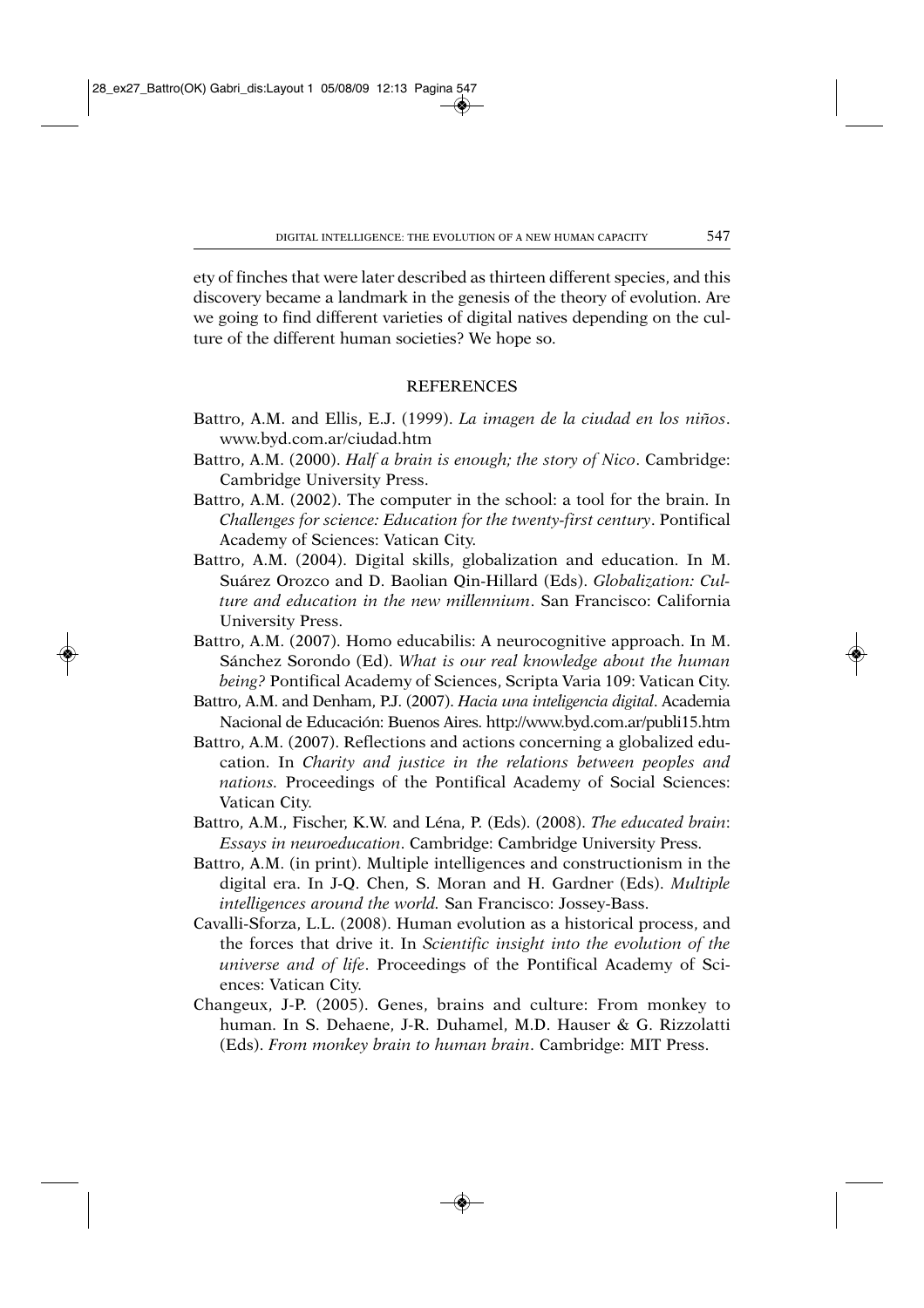- Dehaene, S. (2005). Evolution of human cortical circuits for reading and arithmetic: The neuronal recycling hypothesis. In S. Dehaene, J-R. Duhamel, M.D. Hauser and G. Rizzolatti (Eds). *From monkey brain to human brain.* Cambridge, MIT Press.
- Dehaene, S. (2007). *Les neurones de la lecture*. Paris: Odile Jacob.
- Dehaene, S. (2008*).* Cerebral constraints in reading and arithmetic: Education as a 'neuronal recycling process'. In A.M. Battro, K.W. Fischer and P. Léna (Eds). *The educated brain*: *Essays in neuroeducation*. Cambridge: Cambridge University Press.
- Fischer, K.W. & Bidell, T.R. (1998). Dynamic development of psychological structures in action and thought. In R.M. Lerner (Ed), *Handbook of child psychology.* New York: Wiley*.*
- Gardner, H. (1983). *Frames of mind: The theory of multiple intelligences*. New York: Basic Books.
- Gardner, H. (1989). *Intelligence reframed: Multiple intelligences for the 21st Century.* New York: Basic Books.
- Gardner, H. (2004). How education changes. Considerations of history, science and values. In M. Suárez Orozco and D. Baolian Qin-Hillard (Eds). *Globalization: Culture and education in the new millennium*. San Francisco: California University Press.
- Immordino-Yang, M.H. (2007). A tale of two cases: Lessons for education from the study of two boys living with half their brains. *Mind, Brain and Education*. 1, 2, pp. 66-83.
- Immordino-Yang, M.H. (2008). The stories of Nico and Brooke revisited: Toward a cross disciplinary dialogue between teaching and learning. *Mind, Brain and Education*. 2, 2, pp. 49-51.
- Kennedy, P.R., Bakay, R.A.E., More, M.M., Adams, K. and Goldwaithe, J. Direct control of a computer from the human nervous system. *IEE Transaction on Rehabilitating Engineering,* 8, 198-202.
- Koizumi, H. (2007). *Application of brain-function imaging to the realm of education*. Saitama: Advanced Research Laboratory, Hitachi, Ltd.
- Lynch, K. (1960). *The image of the city.* Cambridge: MIT Press.
- Lynch, K. (Ed). (1977). *Growing up in cities*. Cambridge: MIT Press.
- Liebenberg, L. (1990). *The art of tracking: The origin of science*. Cape Town: David Philip.
- Maguire, E.A., Gadian, D.G., Johnsrude, I.S., Good, C.D., Ashburner, J., Frackowiak, R.S. & Frith, C.D. (2000) Navigation-related structural changes in the hippocampi of taxi drivers. *Proceedings of the National Academy of Science,* USA, 97. 4398-4403.